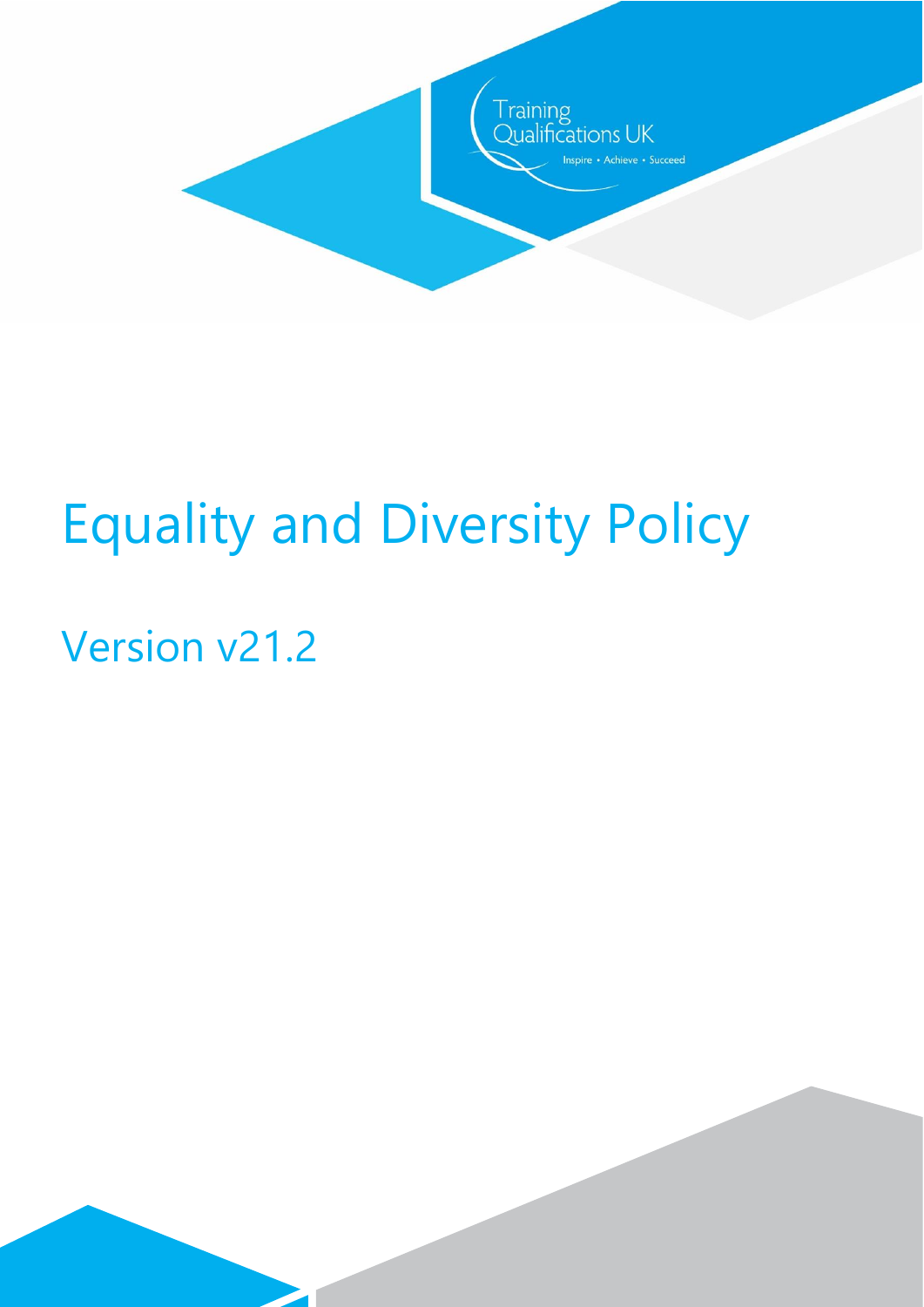| <b>Equality and Diversity Policy</b> |                                                                                                 |
|--------------------------------------|-------------------------------------------------------------------------------------------------|
| Policy Ref                           | QA.P.1 v21.2                                                                                    |
| Date of Issue                        | 01/11/2021                                                                                      |
| Next Scheduled Review                | 01/08/2022                                                                                      |
| Policy Owner                         | Quality & Compliance Manager                                                                    |
| Contact Email                        | quality@tquk.org                                                                                |
| Contact Phone Number                 | 03333583344                                                                                     |
| Approved By                          | Leadership Team                                                                                 |
|                                      |                                                                                                 |
| Policy Relates to:                   | Corporate                                                                                       |
| Policy is for the use of:            | Training Providers, Recognised Centres, TQUK Employees, Third<br>Parties, Learners, Apprentices |
| Should be read in conjunction with:  | Appeals Policy                                                                                  |
| Relevant GCoR                        | D <sub>2</sub> , G <sub>3</sub> , G <sub>6</sub>                                                |

# **Introduction**

This policy is provided for our Recognised Centres and Learners, who are delivering, enrolled on or have taken a Training Qualifications UK (TQUK) approved regulated qualification or unit, and the Training Providers and Apprentices who are registered with TQUK for End-Point Assessment.

It sets out our intention to deliver a service and range of qualifications that are fair, accessible and do not include any unnecessary barriers to entry.

# TQUK Internal Responsibility

The Quality and Compliance Department is responsible for the maintenance and compliance of this policy. If the Quality and Compliance Manager is absent, the Responsible Officer will appoint another member of the Executive Team to ensure all of TQUK's actions and activities are in line with the content of this policy.

# Review Arrangements

We will review the policy annually as part of our self-evaluation process and revise it as and when necessary in response to feedback or requests. We may also update this policy as part of good practice guidance issued by the regulatory authorities (e.g. to align with any complaints processes established by the regulatory authorities such as Ofqual).

The annual review of this policy will be undertaken by the Quality and Compliance Department approximately four weeks prior to the submission of TQUK's Statement of Compliance to regulators. Any amendments or updates to this policy will be approved by TQUK's Executive Team.

If you have any points or feedback regarding this policy, please contact us via the details provided at the start of this policy.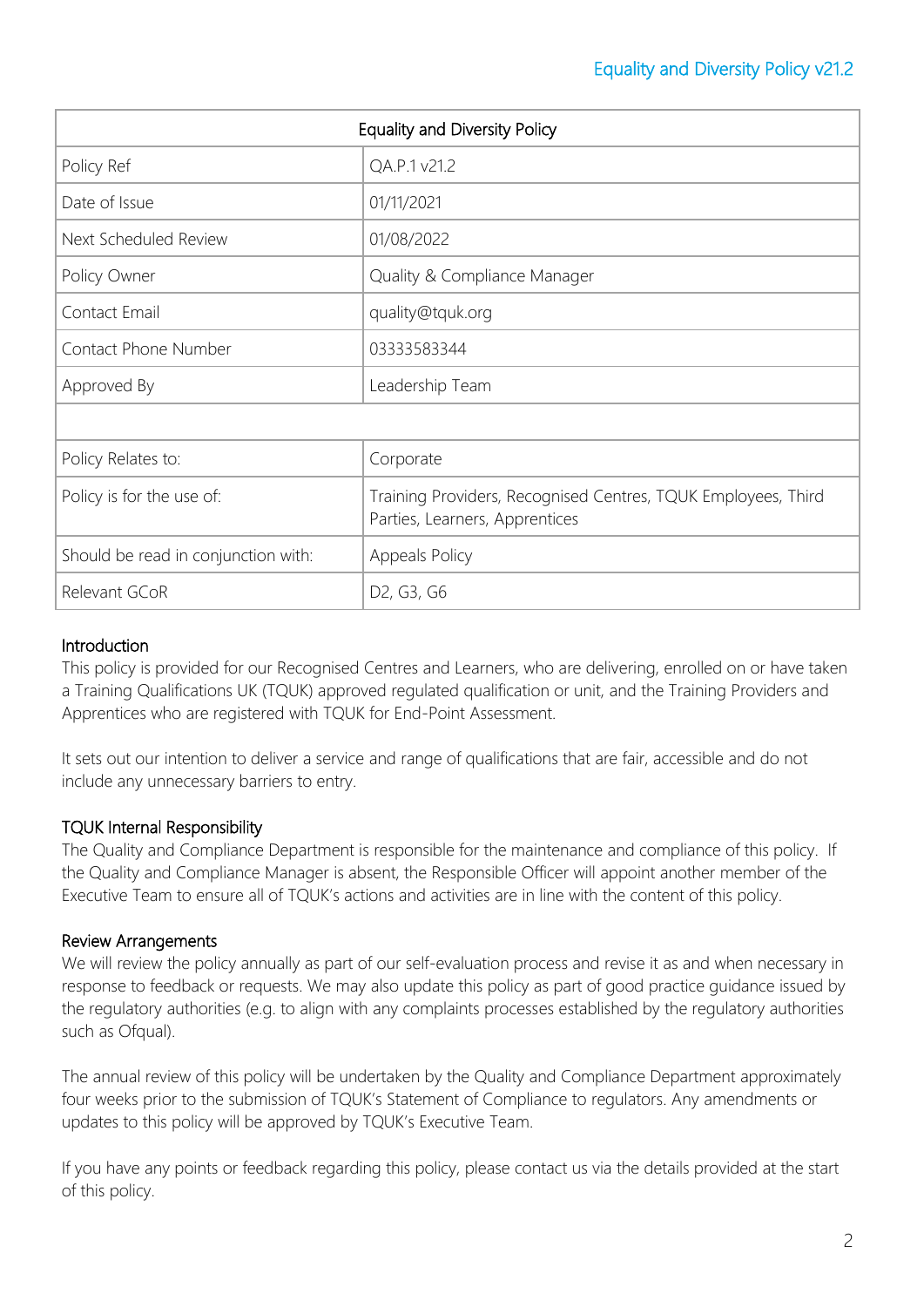# Centre's/Training Provider's Responsibility

It is important that any employees involved in the delivery of our qualifications and Learners and Apprentices registering for TQUK qualifications or End-Point Assessment, are fully aware of the contents of the policy (e.g. via their induction when first embarking on TQUK qualifications).

# Areas covered by the policy

#### TQUK Staff

TQUK commits to incorporating specific and appropriate duties in respect of implementing the Equality and Diversity Policy into job descriptions and work objectives of all staff.

TQUK will provide equality and diversity training and guidance as appropriate to our employees. This training will be included as part of employee induction training, as well as further ongoing courses, as identified via our internal staff performance review arrangements. All TQUK full time, permanent staff members will undertake the Level 2 Award in Equality and Diversity (RQF) within six months of the commencement date of their employment with us.

## Qualification Development

TQUK will ensure that there are no features present in any qualification we have developed that could disadvantage any groups of Learners that share a particular characteristic or barriers to entry, other than those directly related to the purpose of the units or qualifications. The nature of any such features or barriers will be stated and the inclusion of the requirements that create the barrier, justified in terms of why they are required for the particular unit or qualification.

The process of designing of assessments will include identifying and precluding any unjustifiable barriers in the assessment of qualifications and units that might prevent Learners who share particular protected characteristics from demonstrating their knowledge, understanding or skills. This includes Learners and Apprentices with physical disabilities.

# Recognised Centres/Training Providers

TQUK expects its Recognised Centres/Training Providers to enable Learners and Apprentices to have equal access to training and assessment, irrespective of their sex, sexual orientation, marital status, age, religion, race, nationality, ethnic origin or disability. Assessment must similarly be undertaken without discrimination. Recognised Centres are required to have in place a policy to ensure that such discrimination does not occur either directly, indirectly or as a result of pressure from other bodies. This policy should apply to all assessment sites and there should be arrangements in place to monitor its application and effectiveness.

Where complaints relating to issues of inequality cannot be satisfactorily resolved by the Recognised Centre or Training Provider, Learners and Apprentices must be made aware of their right to appeal to TQUK via the arrangements outlined in our Appeals Policy.

### Monitoring the success and relevance of our arrangements

TQUK is committed to complying with all current and relevant legislation. As part of the Learner/Apprentice registration and certification processes for qualifications, units and End-Point Assessment, TQUK may collect information on diversity, requests for special considerations, access arrangements and feedback from Learners, Apprentices, Recognised Centres, Training Providers and other stakeholders.

All relevant issues identified that suggest that TQUK provision or services may have unnecessarily impacted on Learners/Apprentices will be reported back to the Quality and Compliance Department. They are responsible for ensuring that a relevant staff member introduces, as appropriate, amendments to provision and/or services